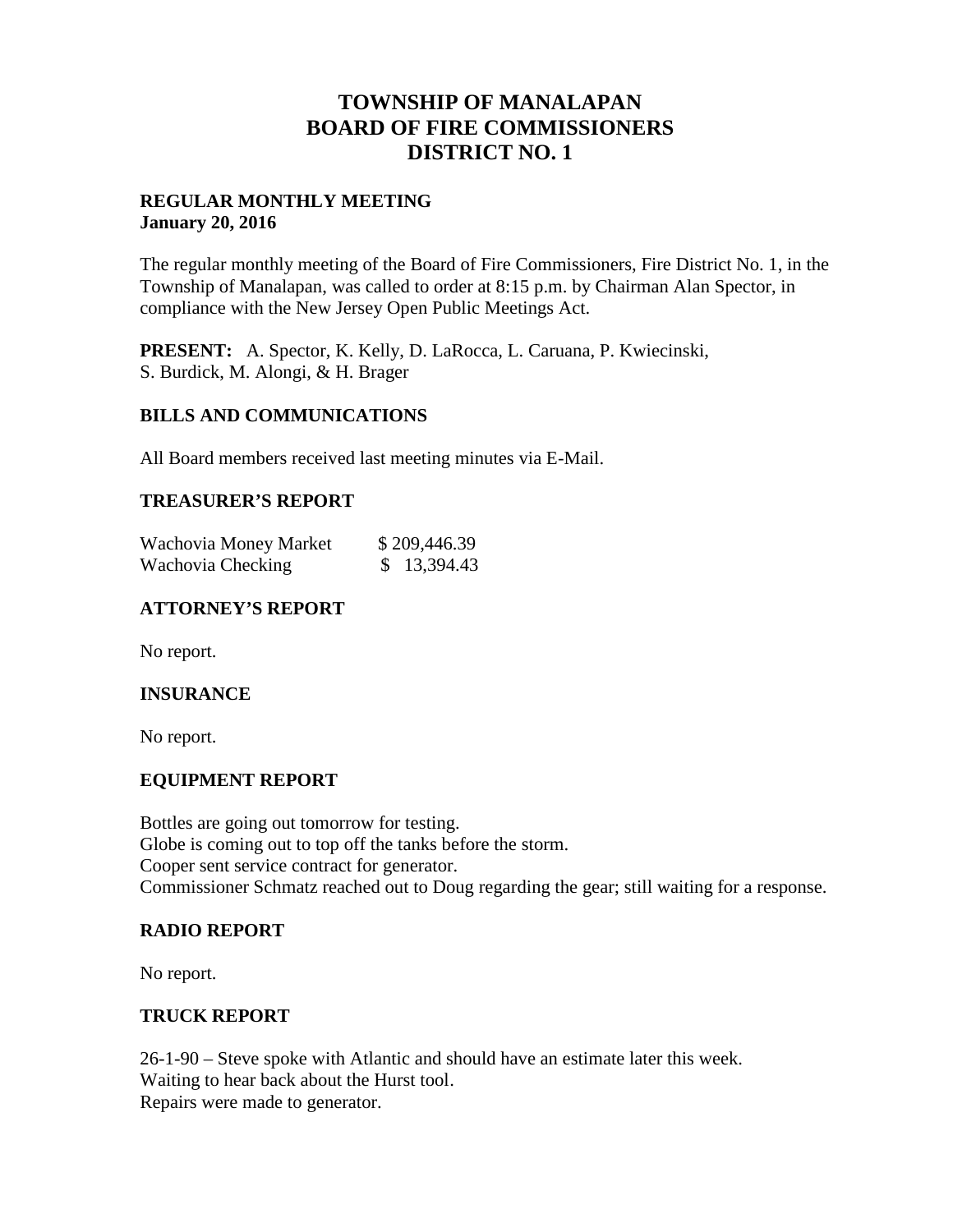## **CHIEF'S REPORT**

Have had 54 calls so far this year. Conversation was held regarding First Aid personnel driving our equipment. EBay account has been set up. The NJMVC has merged all of our 3 corp codes into one. All titles and registrations will be reprinted with the correct information. Lock out kits came in.

## **ASSOCIATION REPORT**

Hal Brager received a price for the quilted jackets of \$60 per jacket; will be ordering 11 of them.

June  $4<sup>th</sup>$  is World CPR Day and will have a recruitment table set up while the class is taking place.

#### **TRUSTEES' REPORT**

No report.

#### **OLD BUSINESS**

See attached.

#### **NEW BUSINESS**

Commissioner LaRocca made a motion to pay all vouchers; this was seconded by Commissioner Kelly. All voted aye.

Commissioner LaRocca made a motion not to exceed \$5,000 to have Fail Safe perform hose and pump testing; this was seconded by Commissioner Kelly. All voted aye.

Commissioner Kelly made a motion to contract Koerner & Koerner, CPA's as our accountants for 2016; this was seconded by Commissioner LaRocca. All voted aye.

Commissioner Kelly made a motion to contract Holman, Frenia & Allison, P.C. as our independent auditor for 2016; this was seconded by Commissioner LaRocca. All voted aye.

Meeting opened to the public at 8:51 P.M.

A motion was made by Commissioner Spector to adjourn; it was seconded by Commissioner LaRocca and all voted aye.

Meeting adjourned at 8:53 P.M.

Respectfully submitted, Kenneth Kelly, Clerk